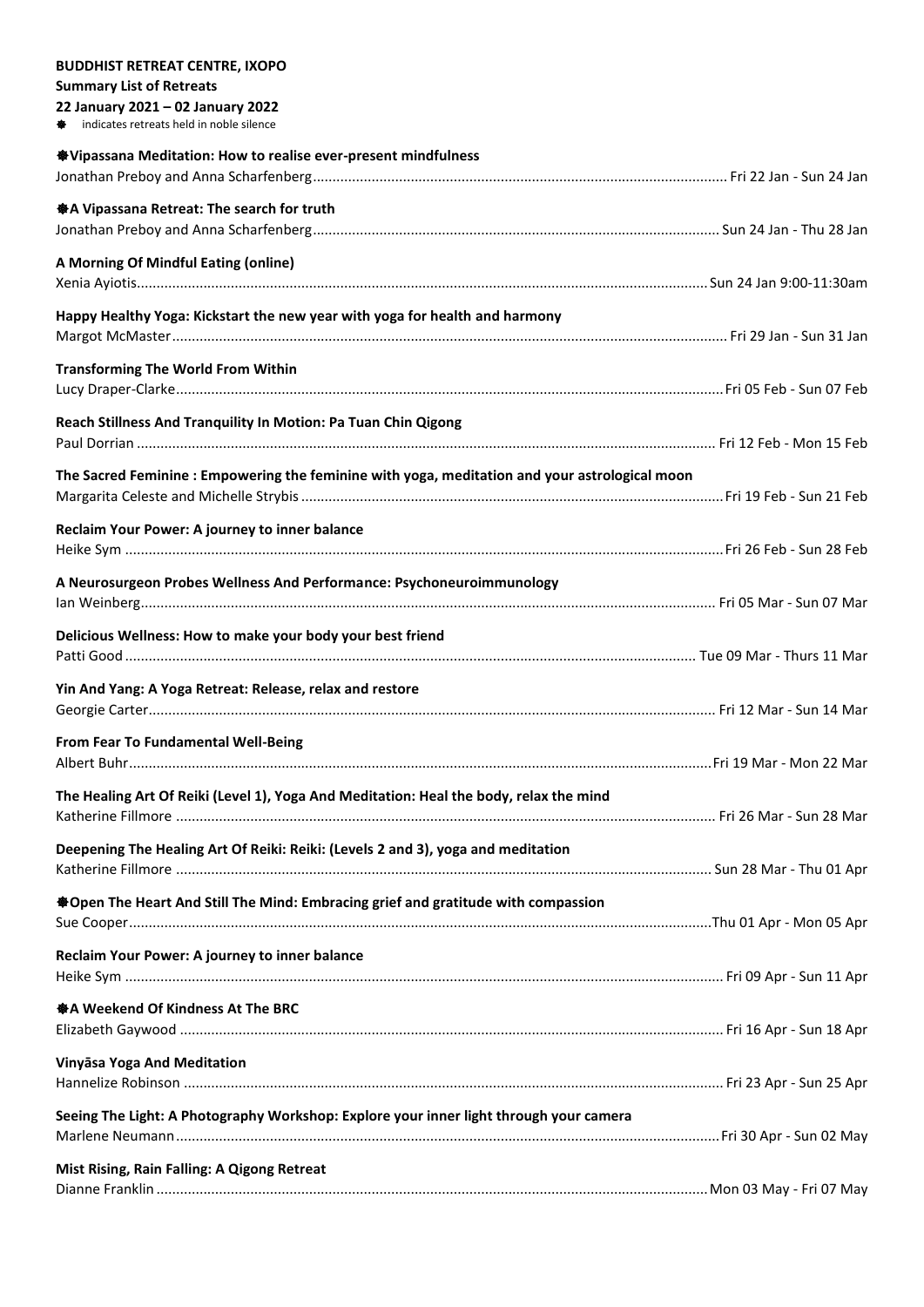| The Heart And Art Of Awakening - Part 1: Shift your life though presence and art                                                                    |  |
|-----------------------------------------------------------------------------------------------------------------------------------------------------|--|
| <b>Meditation In Daily Life - Online</b>                                                                                                            |  |
| The Heart And Art Of Awakening - Part 2: Going deeper                                                                                               |  |
| Releasing Ourselves From Old Stories: Stepping from the past into an abundant future by drawing on the Ancient Hawaiian<br>practice of Ho'oponopono |  |
|                                                                                                                                                     |  |
| Come As You Are: Secular Buddhism, Existential Philosophy And Psychotherapy. Can Buddhism Effectively Treat The Struggles<br>We Face In Life?       |  |
|                                                                                                                                                     |  |
| <b>WOMAN BY A SHOW SHOWSON ST</b> Under The Full Moon Of May: Wesak                                                                                 |  |
| An Introduction To Mindfulness Based Living: "Knowing the present"                                                                                  |  |
| Radical Acceptance - Exploring the first fetter in the Buddha's teaching: Personality or Identity View                                              |  |
| Writing To Move On: An experiential writing workshop for those in need of new ways of being, seeing and doing                                       |  |
| Rejuvenating The BRC: A family retreat with children in mind                                                                                        |  |
| Iyengar Yoga: Nudging the body into shape and health                                                                                                |  |
| Iyengar Yoga: Deepening your practice                                                                                                               |  |
| <b>Starff</b> Yoga And Zen: Integrating Yoga and Zen meditation practice                                                                            |  |
| <b>Gardening For Happiness: The Basics of Gardening</b>                                                                                             |  |
| The Roots Of Sacred Drumming: Exploring natural rhythms                                                                                             |  |
| Circles of Compassion: Reconnect with self and others in a socially-distanced world                                                                 |  |
| Moving Meditation: Cultivating the four energies of tai chi                                                                                         |  |
| *Saying Yes To Life: How we can live wholeheartedly in the midst of a challenging world                                                             |  |
| "Written In The Stars": The Basics Of The Ancient Art Of Astrology                                                                                  |  |
| A Weekend of Hatha Yoga: Rekindle Your Life Energy                                                                                                  |  |
| SoulCollage® : "Know Yourself - And You Will Conquer The Universe"                                                                                  |  |
|                                                                                                                                                     |  |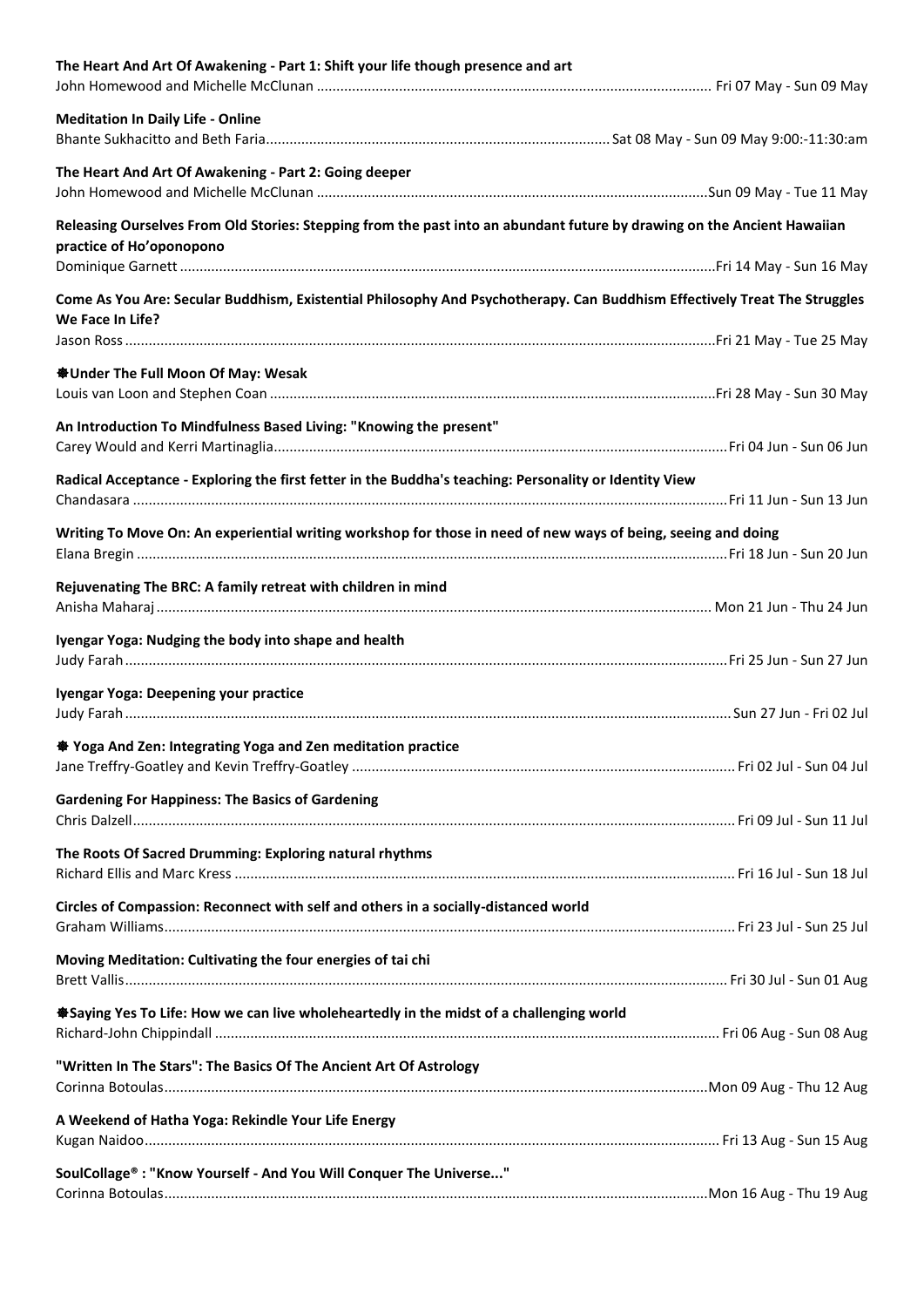| Finding And Keeping Your Centre: Taking care of ourselves in order to be of service to others                                              |  |
|--------------------------------------------------------------------------------------------------------------------------------------------|--|
| A Yin Yoga Retreat                                                                                                                         |  |
| Yoga Mind, Body And Breath: A journey of self-discovery                                                                                    |  |
| "You Can't Fill The Hole In Your Heart With Food"And Other Things - Jan Chozen Bays Mindful Eating: The hidden gifts of our<br>compulsions |  |
|                                                                                                                                            |  |
| A Taste of Somatics: Feeling and healing the body within                                                                                   |  |
| Zen Pen: A Writing, Being And Meditation Retreat                                                                                           |  |
| The Rough Writing Road: Keeping a journal                                                                                                  |  |
| Deepening Your Emotional Intelligence Through Mindfulness: Gaining insights into your emotional intelligence for resonant<br>relationship  |  |
|                                                                                                                                            |  |
| Yinsight Yoga: Yin Yoga And Mindfulness Meditation                                                                                         |  |
| Stand Like A Tree To Power Up Your Chi                                                                                                     |  |
| The Myth Of Writer's Block: Exploring the relationship between negative thought patterns and creative flow                                 |  |
| <b><math>\triangleq</math>Under The Rose-Apple Tree: A weekend of meditation practice</b>                                                  |  |
| Life Tides And Word Links: A weekend course in poetry                                                                                      |  |
| Writing Our Ancestral Stories : Shifting the past into new futures                                                                         |  |
| <b>Weletting Go Into Flow</b>                                                                                                              |  |
| At Ease in in Mind and Body: An introduction to qigong                                                                                     |  |
| <b><math>\bigcirc</math></b> Quiet Mountain, Clear Sky: Meditating with calmness and clarity                                               |  |
| Grounded In Space: A weekend of tai chi and qigong                                                                                         |  |
| A Neurosurgeon Probes Wellness And Performance: Psychoneuroimmunology                                                                      |  |
| Shibuie - When Beauty Happens Accidentally: Sumie and Raku - Japanese brush painting and pottery                                           |  |
| ※Open The Heart And Still the Mind: Ending The Year With Kindness, Compassion And Joy                                                      |  |